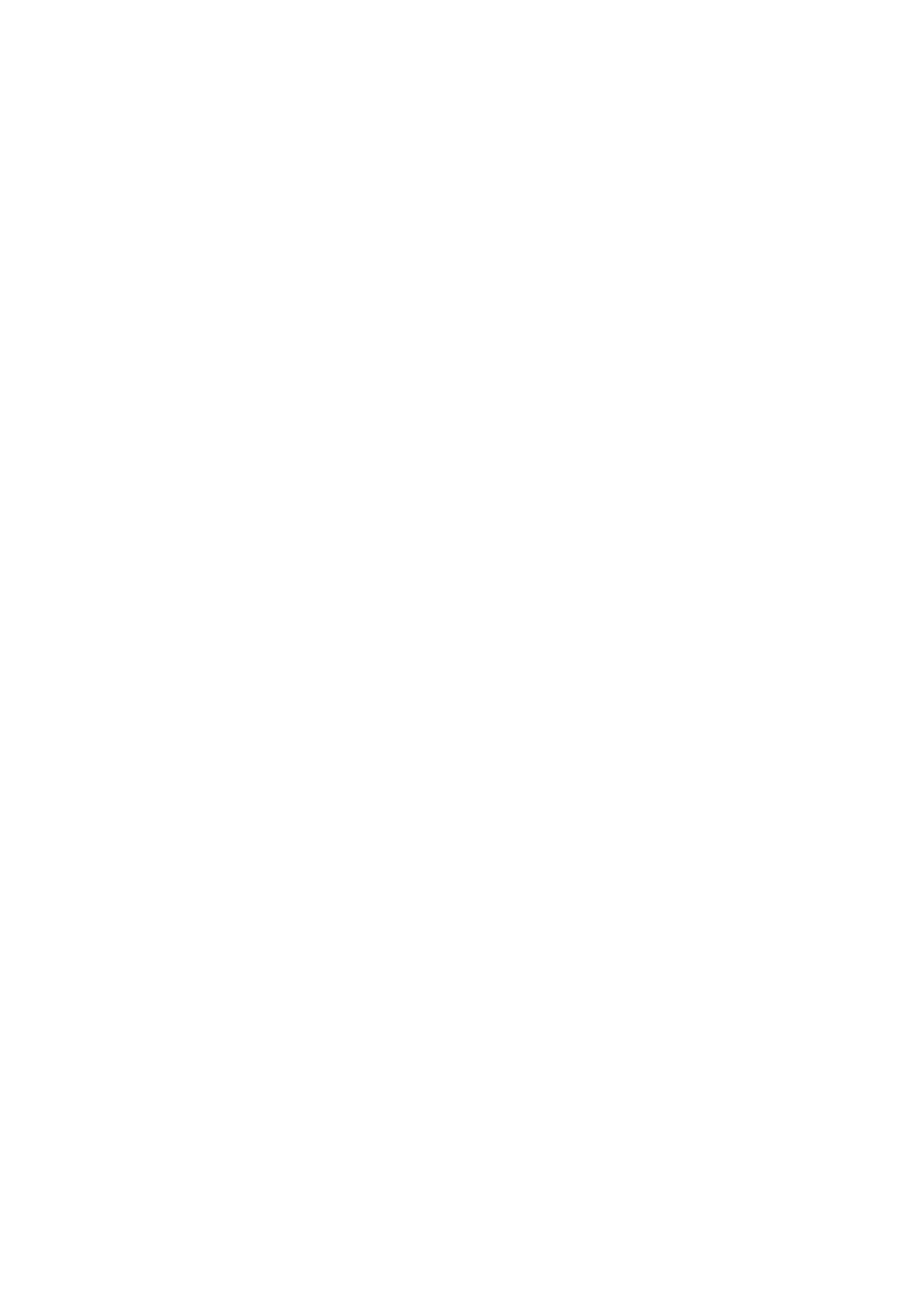The South African Mountaineering Development and Training Programme (MDT), was established to develop and maintain nationally recognised standards for the many clubs, organisations and individuals active in mountain related activities.

The programme, controlled by the South African Mountaineering Development and Training Trust, a legally constituted body registered with the master of the Supreme Court, co-ordinates and administers the functioning of the national Mountain Training Scheme (MTS).

Introduced in 1996, the MTS comprises of eight partially independent schemes, each integrating practical, theoretical and experiential components through a process of training and assessment. From the Basic Mountain Walking Leader Scheme to the Mountaineering Instructor Scheme, each is primarily concerned with good practice, leading to the safe enjoyment of the activity.

Training and assessment courses are run by individuals approved and accredited by the trust.

Since its introduction, the programme has gained the support of the many professional, semi-professional and voluntary guides, leaders and instructors active in South Africa's mountains.

An overview of the Mountain Training Scheme is provided on the next page.

Information on the components of the MDT programme, how to register, or where to go for training and assessment courses can be obtained from:

> Administration **MDT** PO Box 662 **Gillitts** 3603 South Africa

Email: admin@mdt.za.org Website: www.mdt.za.org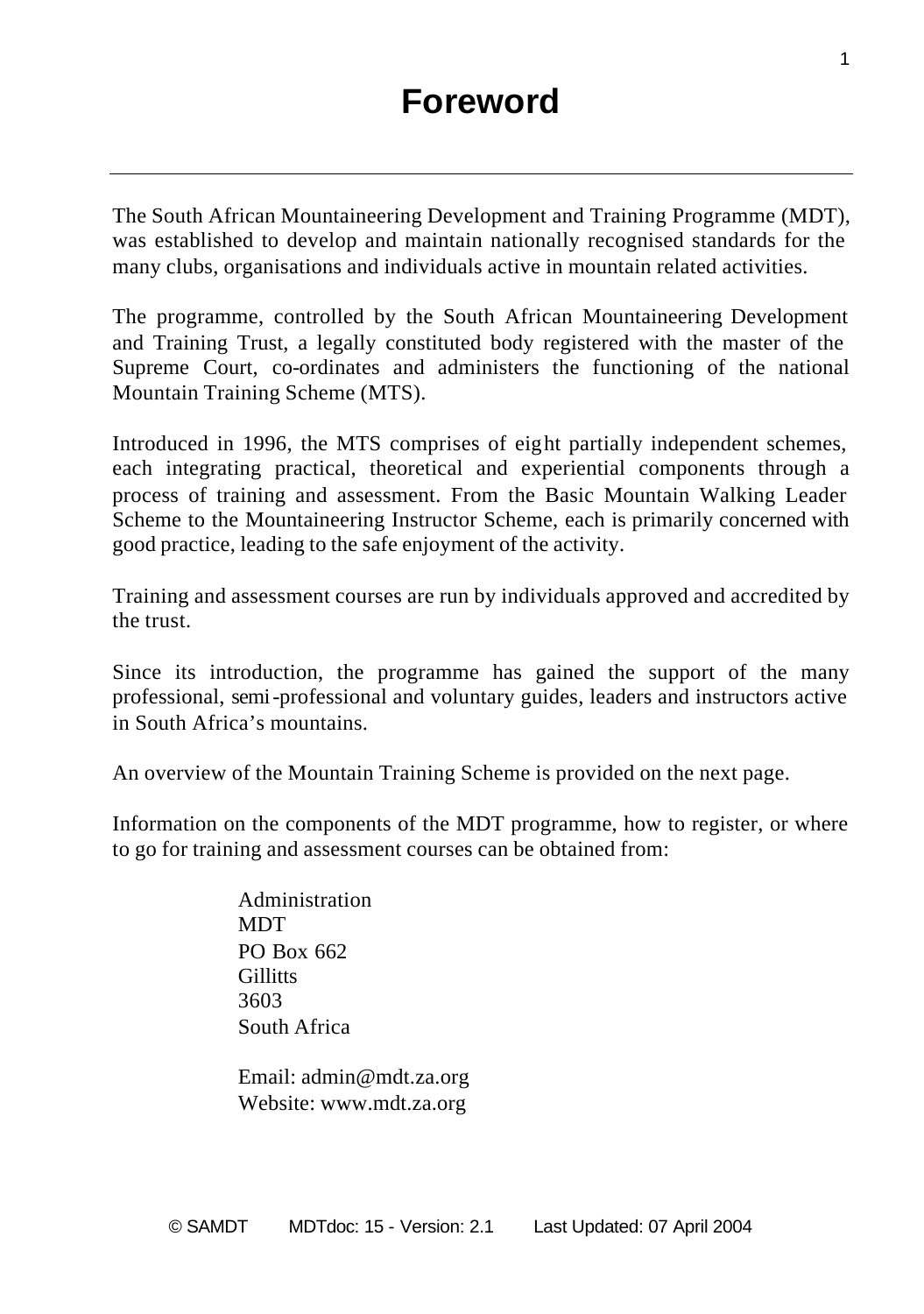### **The Mountain Training Scheme**

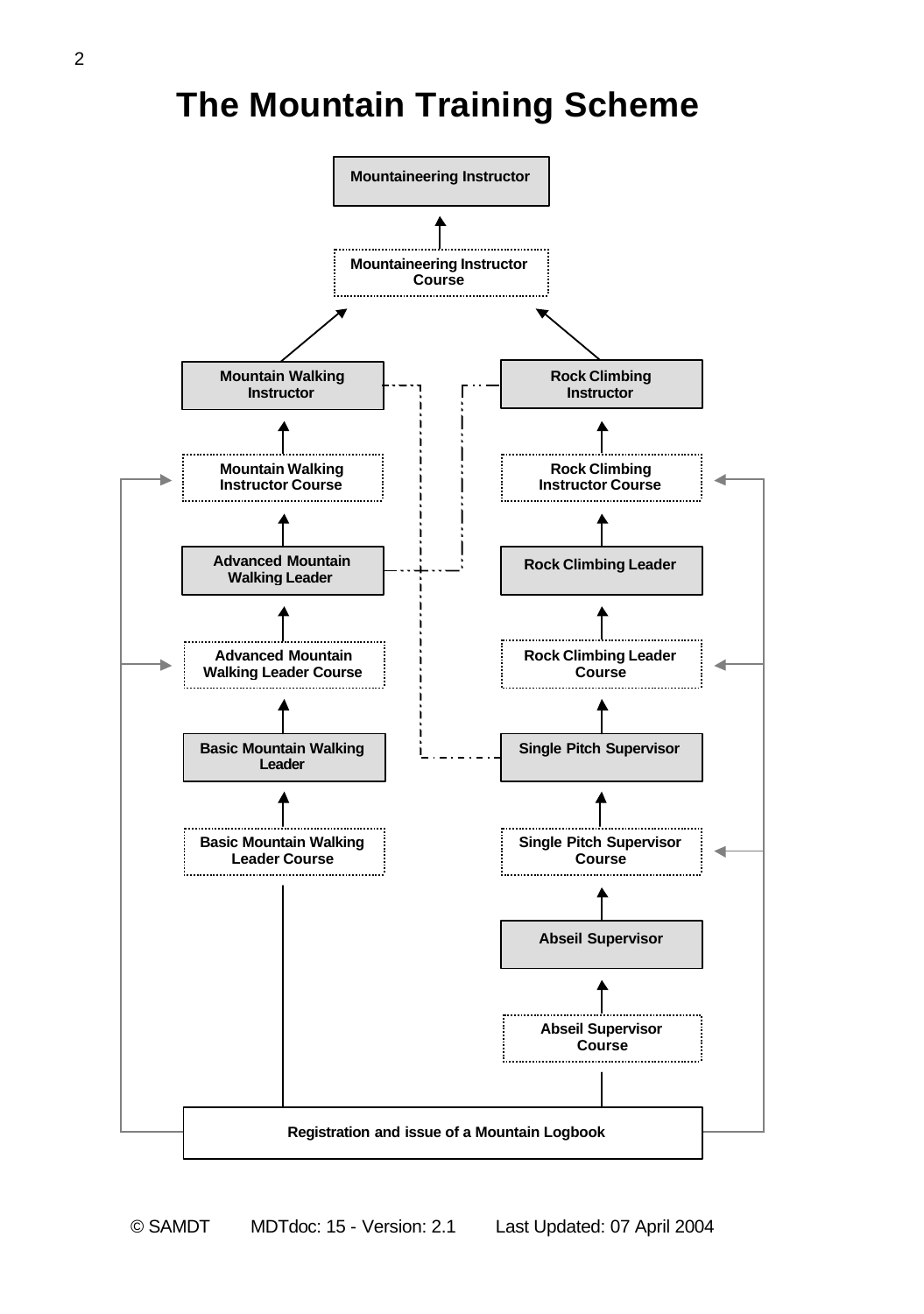## **Rock Climbing Leader Scheme Prospectus**

| <b>Introduction</b> | The Rock Climbing Leader Scheme provides training and<br>assessment for voluntary leaders who wish to lead groups<br>on multi-pitch rock climbs of moderate severity.                                                           |
|---------------------|---------------------------------------------------------------------------------------------------------------------------------------------------------------------------------------------------------------------------------|
| <b>Scope</b>        | The scheme offers the candidate the opportunity to gain<br>technical competence in leading on multi-pitch rock climbs<br>of moderate severity that:                                                                             |
|                     | are non-serious and have little objective danger<br>present no difficulties of approach or retreat<br>present little difficulty in route finding.                                                                               |
|                     | The scheme does not cover the skills needed to approach<br>and retreat from remote mountain crags.                                                                                                                              |
|                     | Completion of a training course alone, without taking and<br>assessment course, is not a qualification in itself, although it<br>may be of considerable benefit to the trainee.                                                 |
| Stages              | The Scheme consists of:                                                                                                                                                                                                         |
|                     | 1. registration and issue of a logbook;<br>2. a five day training course;<br>3. further experience gained during a consolidation period;<br>4. a three day assessment course;<br>5. continuing experience entered in a logbook. |
| <b>Registration</b> | The candidate wishing to register must:<br>• not be less than twenty years of age;<br>have a genuine interest in rock climbing and the<br>leadership of groups;                                                                 |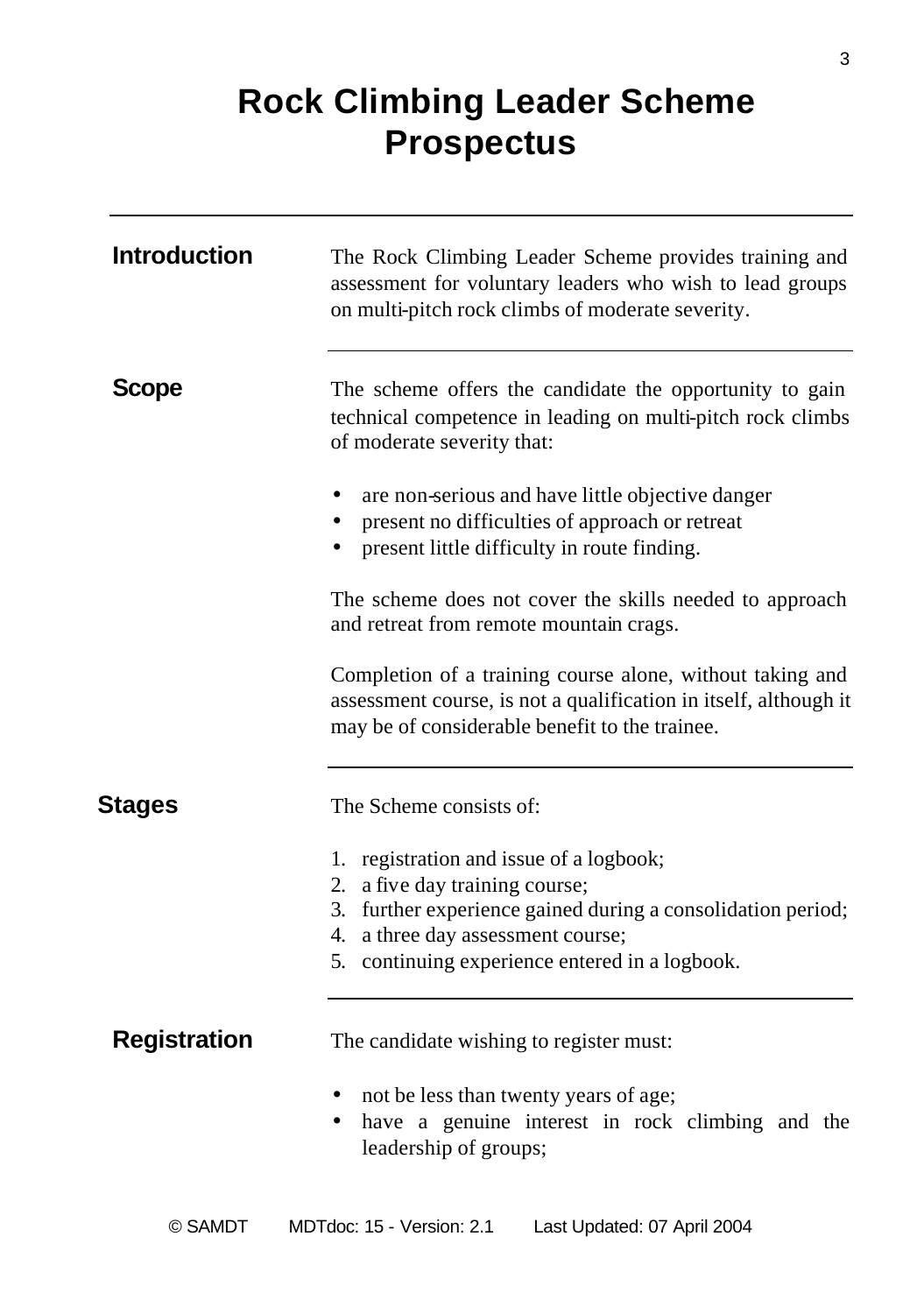- have at least twenty four months of independent rock climbing experience;
- complete the registration application and enclose the appropriate fee. This should be submitted to the MDT via an approved course provider.

Course Providers are given a period of 14 days from the date of completion of the course, to submit the registration details of their course attendees. The MDT administration then has a further 14 days to process these registrations, and to supply you with your registration number as recorded on the MDT database

Please feel free to contact the MDT administration at any time to check up on your registration. You should receive an e-mail/sms/phone call confirming receipt of your registration form once the MDT administration has received it. If you do not receive such confirmation, you may contact the MDT administration, who will contact the service provider immediately should the registration details not yet have been submitted.

The purpose of this is to ensure speedy registration, leading to satisfied MDT members. Please be assured of our commitment to aid you in this process.

| <b>Training</b> | The candidate must attend a five-day training course run by |
|-----------------|-------------------------------------------------------------|
|                 | an approved course provider <sup>2</sup> .                  |

The training course is for potential leaders and assumes basic competence in rock climbing. It emphasises those skills, which the candidate might have difficulty in learning without guidance.

On completion of training, the Director of Training will endorse the appropriate page(s) in the logbook.

**Logbook** Experience gained by the candidate should be recorded in the MDT Mountain Logbook. Entries should be concise and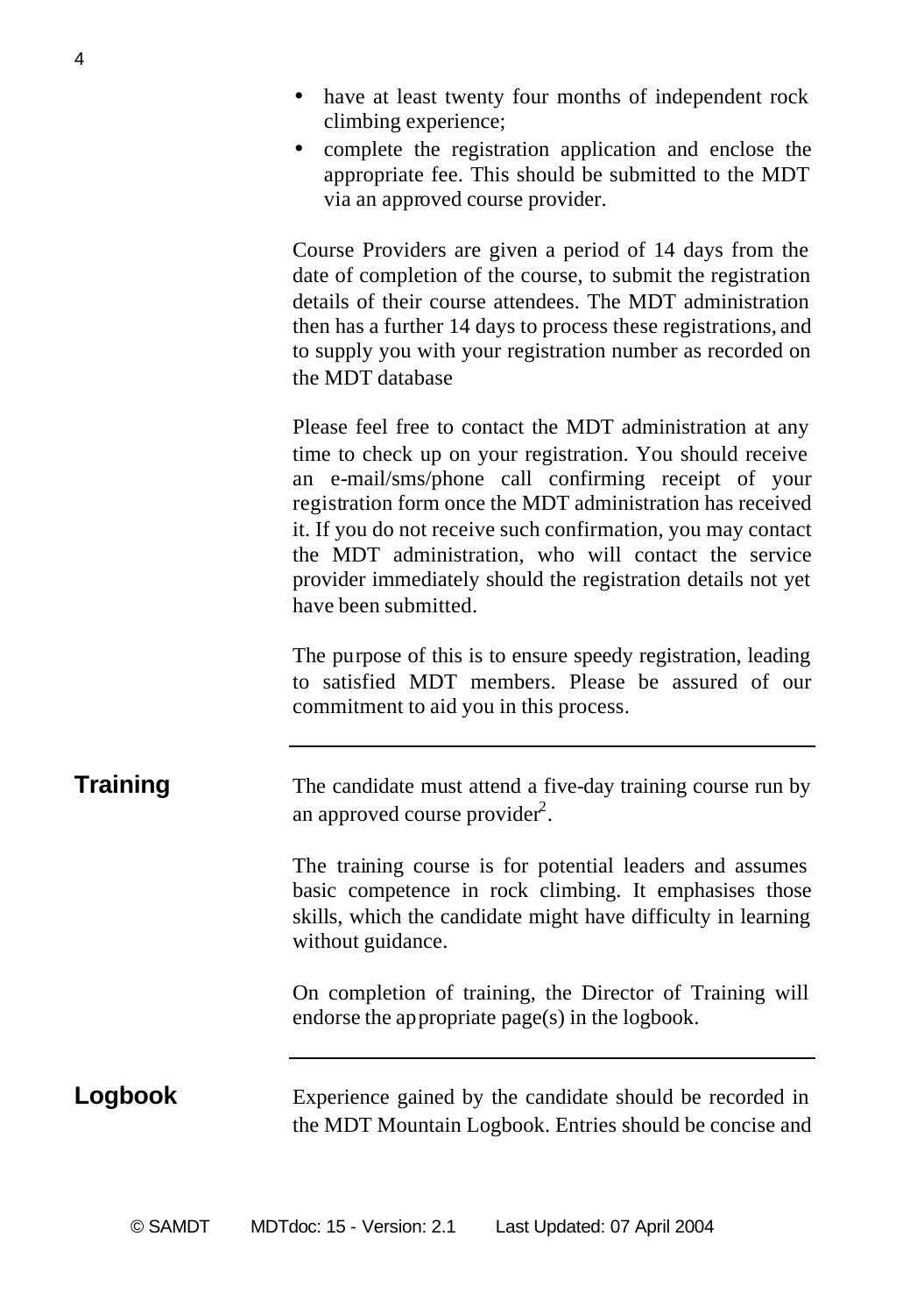easily read, providing a complete record of the candidate's experience.

The logbook is divided into five sections, including:

- a record of experience gained prior to the training course;
- particulars of the training course completed by the Director of Training;
- a record of experience gained during the period between the training and assessment courses;
- particulars of the assessment course completed and issued by the Director of Assessment;
- a record of experience gained after assessment.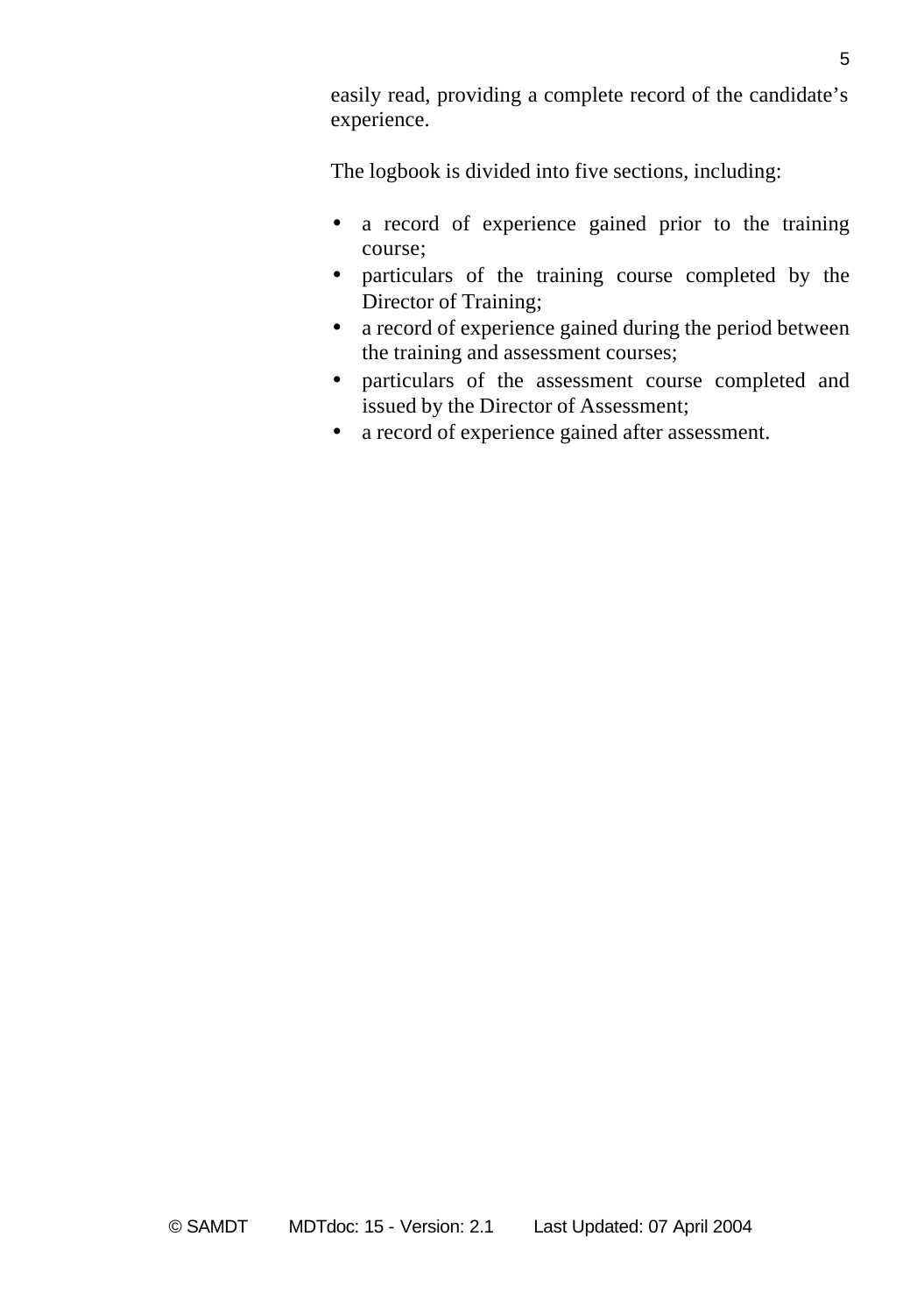| <b>Consolidation</b> | During the period between training and assessment courses,<br>the candidate is expected to gain extensive experience of<br>rock climbing and some practice in leading parties on<br>climbs of moderate severity. The candidate is expected to<br>have climbed at a variety of venues.                                                                                                                                                                                                                 |
|----------------------|-------------------------------------------------------------------------------------------------------------------------------------------------------------------------------------------------------------------------------------------------------------------------------------------------------------------------------------------------------------------------------------------------------------------------------------------------------------------------------------------------------|
|                      | Experience gained abroad, while valuable is not a substitute<br>for specific experience gained in South Africa. Candidates<br>should therefore have substantial experience of South<br>African rock climbing.                                                                                                                                                                                                                                                                                         |
|                      | The consolidation period will be a minimum of twelve<br>months.                                                                                                                                                                                                                                                                                                                                                                                                                                       |
| <b>First Aid</b>     | At the start of the assessment course the candidate must<br>hold a currently valid approved First Aid Certificate                                                                                                                                                                                                                                                                                                                                                                                     |
| Assessment           | Before attending an assessment course the candidate must:                                                                                                                                                                                                                                                                                                                                                                                                                                             |
|                      | have led or alternate-led twenty named multi-pitch<br>climbs at grade fifteen or above in at least three<br>climbing areas;<br>have acted in the capacity of assistant leader to a group<br>on a multi-pitch climbs on a number of occasions;<br>be familiar with all aspects of the syllabus;<br>have gained a broad working knowledge of rock<br>climbing including the crag and mountain environment;<br>have obtained a reference from a referee;<br>hold a valid approved first aid certificate. |
|                      | The candidate will be expected to present a logbook and<br>first aid certificate to the Director of Assessment, to confirm<br>that the requirements of the scheme have been met.                                                                                                                                                                                                                                                                                                                      |
|                      | During the assessment course, which lasts three days, the<br>candidate will be tested in accordance with the syllabus<br>requirements.                                                                                                                                                                                                                                                                                                                                                                |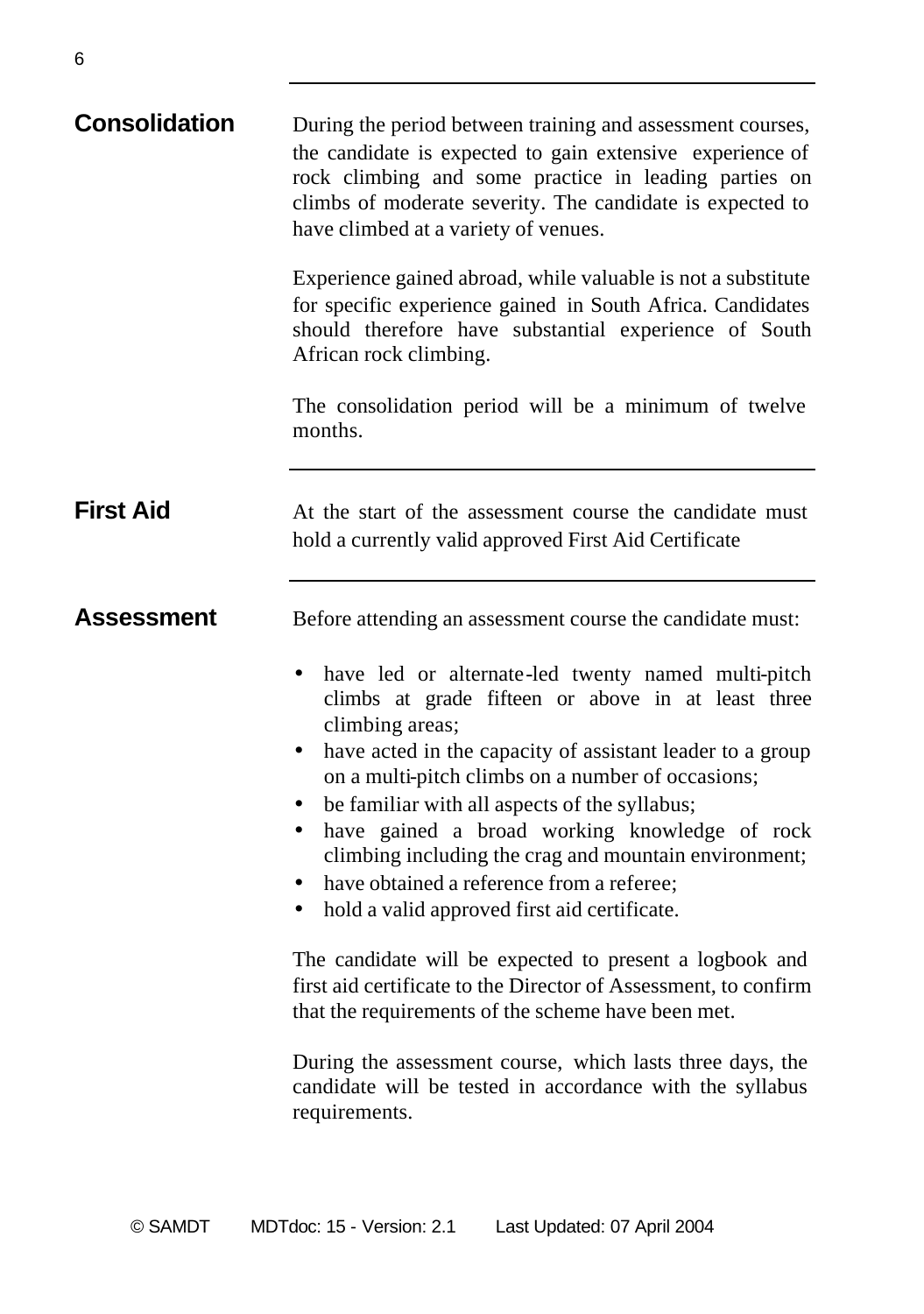The Director of Assessment will endorse the logbook in one of three ways:

#### **Pass**

Awarded where the candidate has demonstrated proper knowledge and application of the course syllabus and has shown the necessary experience for the application of abseil supervision.

#### **Deferred**

Awarded where the candidate has generally performed at the required standard and shown the necessary experience and attributes, but where complete proficiency has not been attained. Written recommendations for further experience will be given, along with details of the proposed one-day reassessment.

#### **Recommended Reassessment**

Awarded where the candidate's performance has been weak, or the necessary experience and attributes have not been shown.

**Reassessment** The candidate cannot be reassessed for more than one day of the three-day assessment course. This must follow a minimum period of three months. The candidate may only take two reassessments before being required to take the entire course again. Since the reassessment will be based on information gained during the assessment all reassessments must be completed within a five-year period.

**Exemption** Exemption from the consolidation period is possible for the candidate who can demonstrate substantial experience prior to registration. It must be stressed that the consolidation period is an essential part of the preparation for assessment, enabling the candidate to personally evaluate the techniques demonstrated during training.

> Exemption from stages two and three will only be gained in exceptional cases.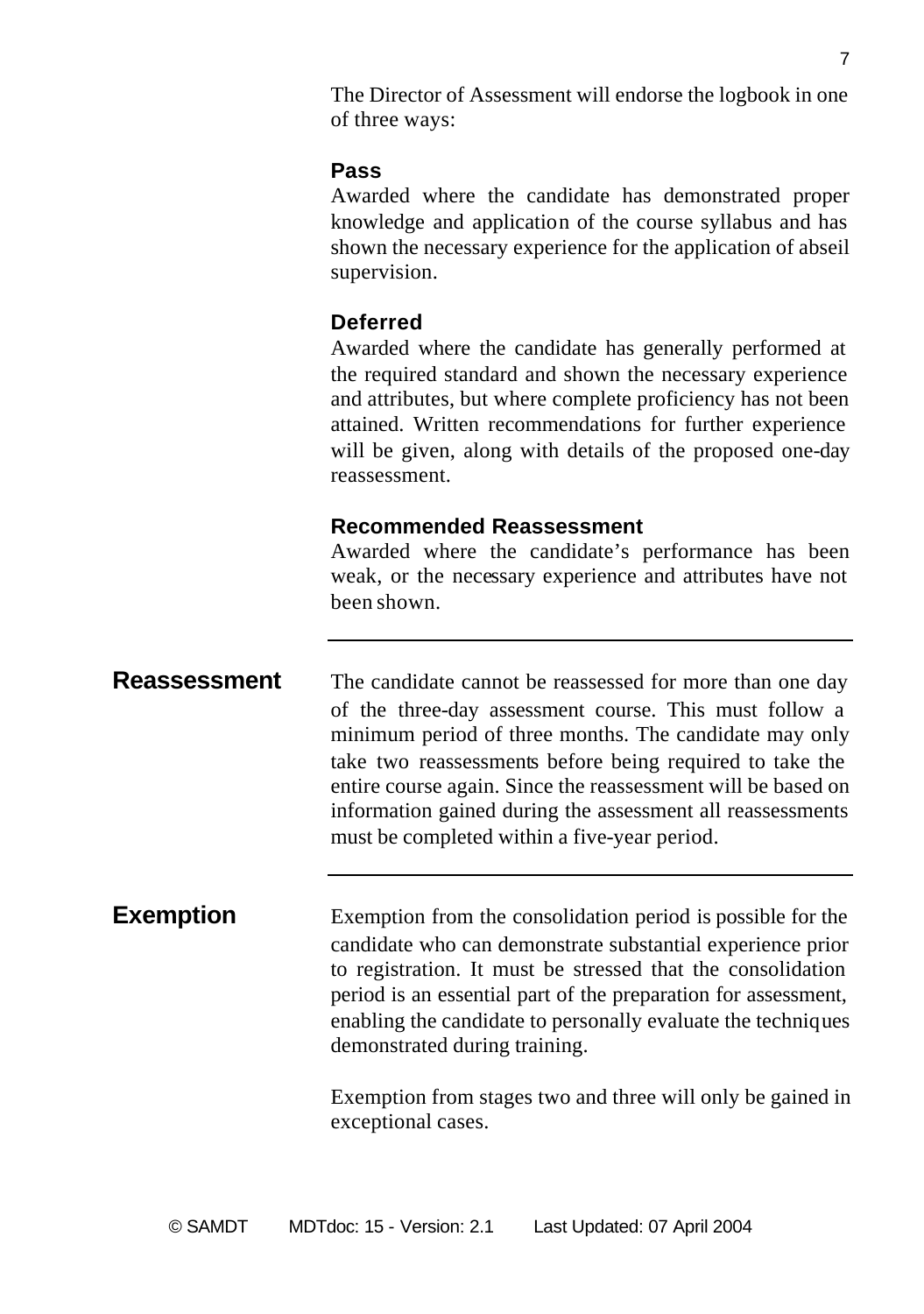Applications for exemption must be made in writing to the secretary of the Assessment Panel.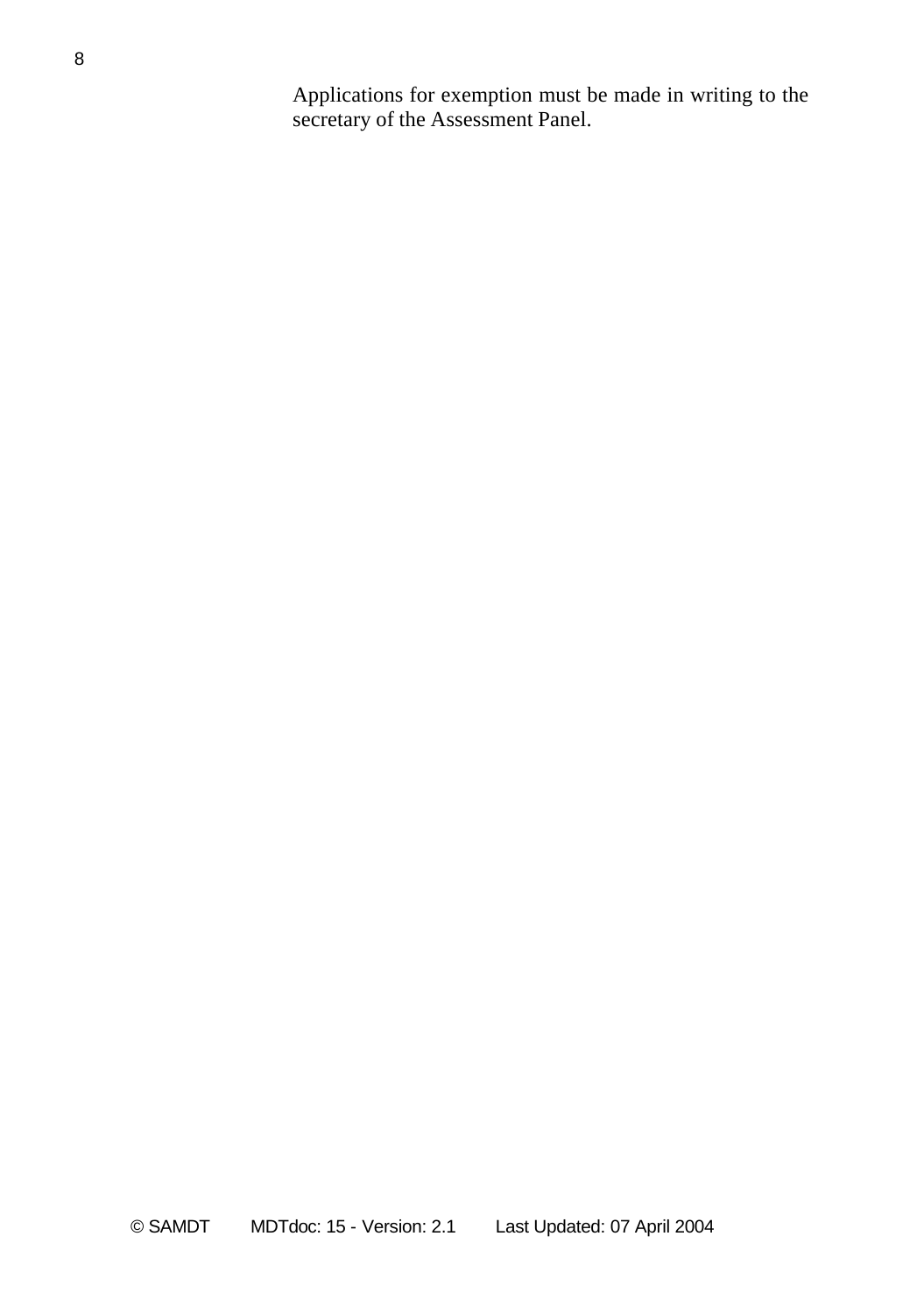## **Rock Climbing Leader Scheme Notes**

|              | 1. The MDT Administrator, on receiving the registration<br>application and registration fee, will issue a receipt as<br>proof that registration has been successful.<br>2. A list of approved and accredited course providers is<br>available from the MDT.                                                                                                                                                                                                       |
|--------------|-------------------------------------------------------------------------------------------------------------------------------------------------------------------------------------------------------------------------------------------------------------------------------------------------------------------------------------------------------------------------------------------------------------------------------------------------------------------|
| <b>Scope</b> | It is the duty of the employer or operating authority to<br>decide whether a leader possesses the personal attributes<br>needed to take responsibility for a group of people. It is the<br>combination of technical skills, wide experience and<br>personal qualities, which forms the basis for effective group<br>management. The scheme assesses the technical skills and<br>experience, the employer or operating authority must gauge<br>personal qualities. |
| Experience   | Candidates often experience<br>some difficulty when<br>compiling their registration forms and logbooks, in trying to<br>determine whether or not they meet the experience<br>requirements of the Scheme.                                                                                                                                                                                                                                                          |
|              | The Director of Assessment and the Assessment Panel are<br>looking for both depth and breadth of experience since the<br>candidate who only has the minimum experience is unlikely<br>to benefit from either training or assessment courses.                                                                                                                                                                                                                      |
|              | The Mountain Training Scheme is South Africa oriented,<br>therefore, experience recorded should reflect this. Whilst<br>experience gained abroad is undoubtedly valuable it is not<br>necessarily the most appropriate.                                                                                                                                                                                                                                           |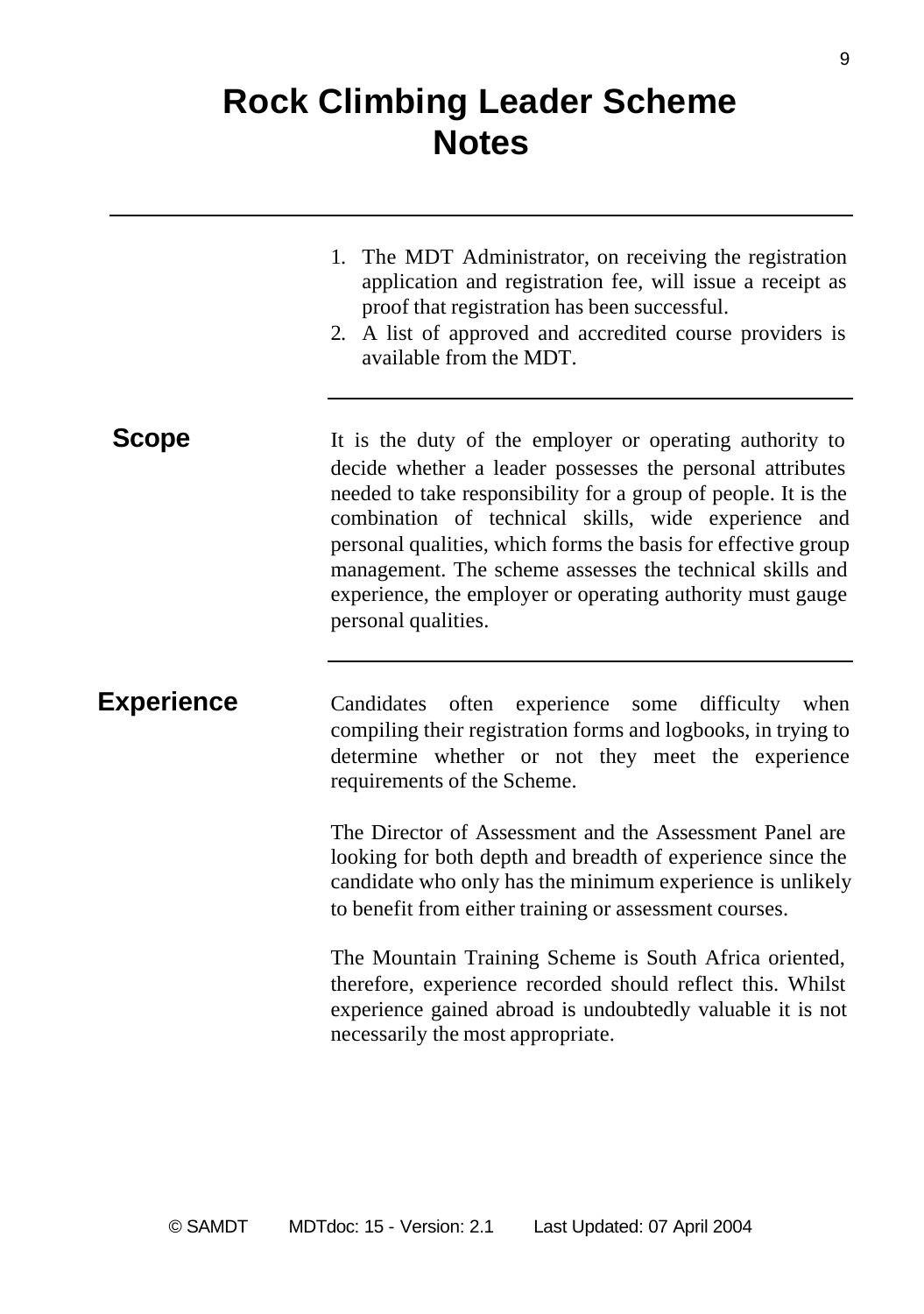### **Rock Climbing Leader Scheme Acknowledgements**

- 1. **South African Mountaineering Development and Training Programme** Technical Committee.
- 2. **Mountain Club of South Africa. National Training Sub-committee (1994)** *Mountain Leadership Training Scheme*. *Proposed Policy and Guidelines a Consultative Document.*
- 3. **Union Internationale des Associations d'Alpinisme** Working Group Training Standards *Model Training Standards for voluntary Leaders and Instructors.*
- 4. **Mountain Leader Training Board (UK)** *Mountain Instructor Scheme Prospectus and Syllabus.*
- 5. **Mountain Leader Training Board (UK)** *Single Pitch Supervisors Award Prospectus and Syllabus.*
- 6. **United Kingdom Mountain Training Board (1994)** *Mountain Instructor Scheme Prospectus and Syllabus*.
- 7. **United Kingdom Mountain Training Board (1995)** *National Guidelines*.